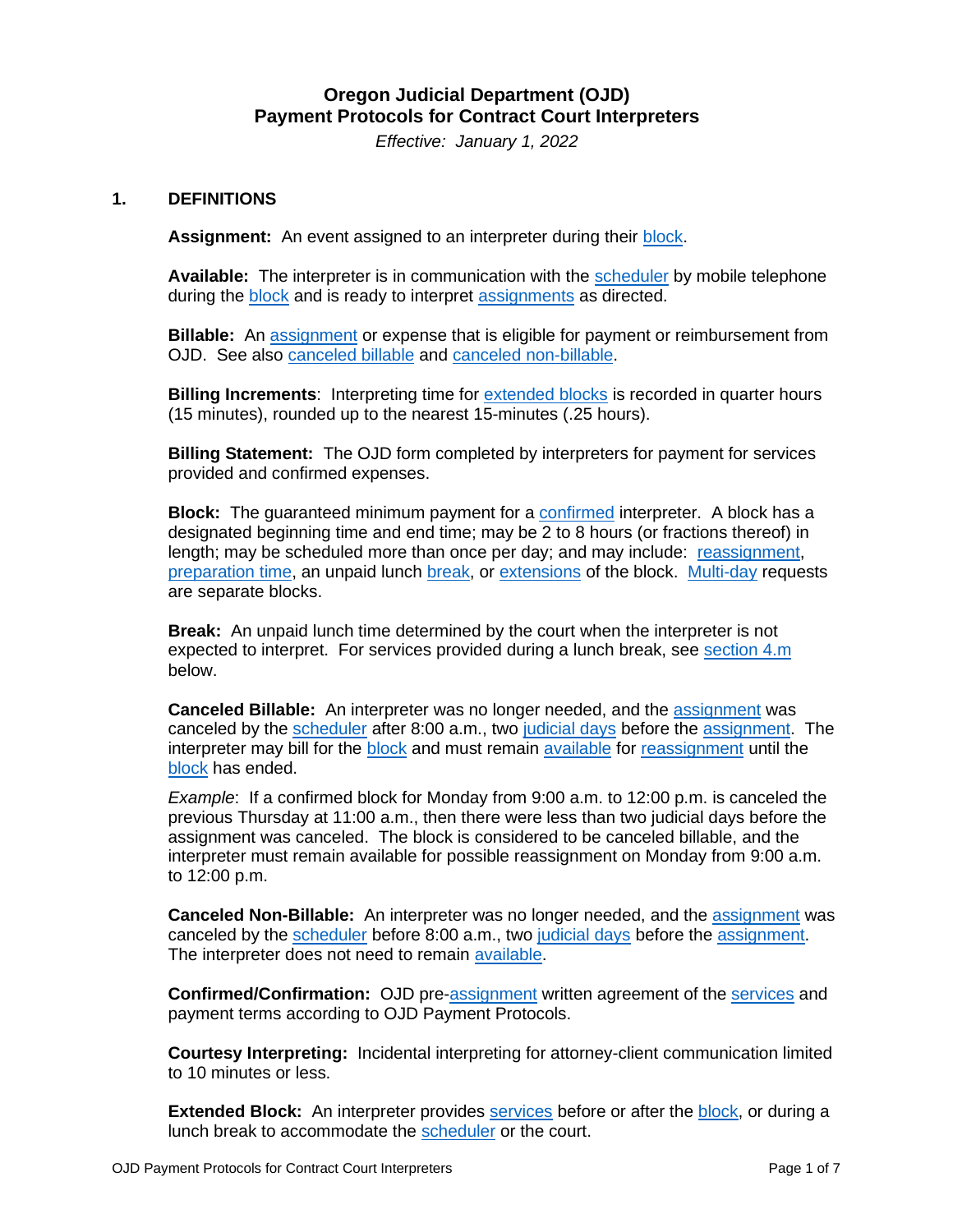<span id="page-1-8"></span>**Extraordinary Expense:** An unforeseen expenditure confirmed as billable by the [scheduler](#page-2-0) (e.g., extraordinary travel circumstances, in[ternational](#page-0-5) ca[lling cha](#page-0-8)rges). Interpreters must communicate an unforeseen expense to the scheduler for [confirmation](#page-0-5) within one [judicial day](#page-1-3) after the expense is incurred.

<span id="page-1-10"></span>**Independent Contractor:** A freelance interpreter who is not an employee of the state, who provides [services](#page-1-4) in adherence to the [Code of Professional Responsibility for](https://www.courts.oregon.gov/programs/interpreters/i-am/Documents/codeofprofresponsibility.pdf)  [Interpreters in the Oregon Courts,](https://www.courts.oregon.gov/programs/interpreters/i-am/Documents/codeofprofresponsibility.pdf) and who provides their own [tools](#page-1-5) and transportation.

<span id="page-1-4"></span>**Interpreter Services:** In-person or remote professional interpreting for a fee in adherence to the [Code of Professional Responsibility for Interpreters in the Oregon](https://www.courts.oregon.gov/programs/interpreters/i-am/Documents/codeofprofresponsibility.pdf)  [Courts.](https://www.courts.oregon.gov/programs/interpreters/i-am/Documents/codeofprofresponsibility.pdf)

<span id="page-1-5"></span>**Interpreting Tools:** Interpreting equipment for in-person or remote interpreting [services,](#page-1-4) which may include notepads, pens, mobile phone, simultaneous interpreting equipment, internet connected computer and videoconferencing applications, web camera, or wired headset with microphone and mute button.

<span id="page-1-3"></span>**Judicial days:** Official court business days.

<span id="page-1-9"></span>Late: An interpreter arriving after the [confirmed](#page-0-5) [assignment](#page-0-1) start time.

<span id="page-1-11"></span>**Mileage:** Reimbursable expense for contractor-owned vehicle to travel outside of the city of residence, calculated city to city, using the **OJD** mileage chart. Mileage is paid at the [Federal Travel Rates.](https://www.irs.gov/tax-professionals/standard-mileage-rates)

<span id="page-1-2"></span>**Multi-Day Request:** A request for a language need that spans more than one [judicial](#page-1-3)  [day.](#page-1-3) Each day is considered a separate [block](#page-0-0) with distinct [canceled](#page-0-2) billable times (i.e., a [request](#page-1-7) for a 5-day trial equates to 5 [confirmed](#page-0-5) [blocks,](#page-0-0) one for each day).

*Example*: A 5-day trial, confirmed as a 7-hour block each judicial day, ends early on the morning of the 2nd day. Days 1 and 2 are billable, days 3 and 4 are canceled billable, and day 5 is canceled non-billable. The interpreter must remain available for reassignment for the remainder of day 2 and all day on days 3 and 4.

<span id="page-1-6"></span>**OJD – CLAS Mileage Chart:** An [OJD tool](https://www.courts.oregon.gov/programs/interpreters/i-am/Documents/OJD%20-%20CLAS%20Mileage%20Chart.pdf) used to calculate distances from city to city for billing. The OJD-CLAS mileage chart replaces the Oregon Department of Administrative Services mileage chart (2021).

<span id="page-1-12"></span>**Per Diem:** A daily allowance for lodging or meal expenses while traveling. They may be offered at the [scheduler's](#page-2-0) discretion. Per diem rates are the [Federal Standard](https://www.gsa.gov/travel/plan-book/per-diem-rates/per-diem-rates-lookup/?action=perdiems_report&state=OR&fiscal_year=2021&zip=&city=)  [Oregon Rate.](https://www.gsa.gov/travel/plan-book/per-diem-rates/per-diem-rates-lookup/?action=perdiems_report&state=OR&fiscal_year=2021&zip=&city=) OJD direct-billed lodging reservations will be made by the [scheduler.](#page-2-0)

<span id="page-1-1"></span>**Preparation Time:** Time offered at the [scheduler's](#page-2-0) discretion for an interpreter to review case-specific information for a complex [assignment.](#page-0-1)

<span id="page-1-0"></span>**Reassigned/Reassignment:** The [scheduler](#page-2-0) may direct the interpreter to a new OJD [assignment](#page-0-1) or assignments in the same or a different county. The overall time required for the new [assignment\(](#page-0-1)s), including [travel time,](#page-2-1) must fall within the original [block](#page-0-0) start and end times.

<span id="page-1-7"></span>**Request:** Language need for interpretation received by CLAS.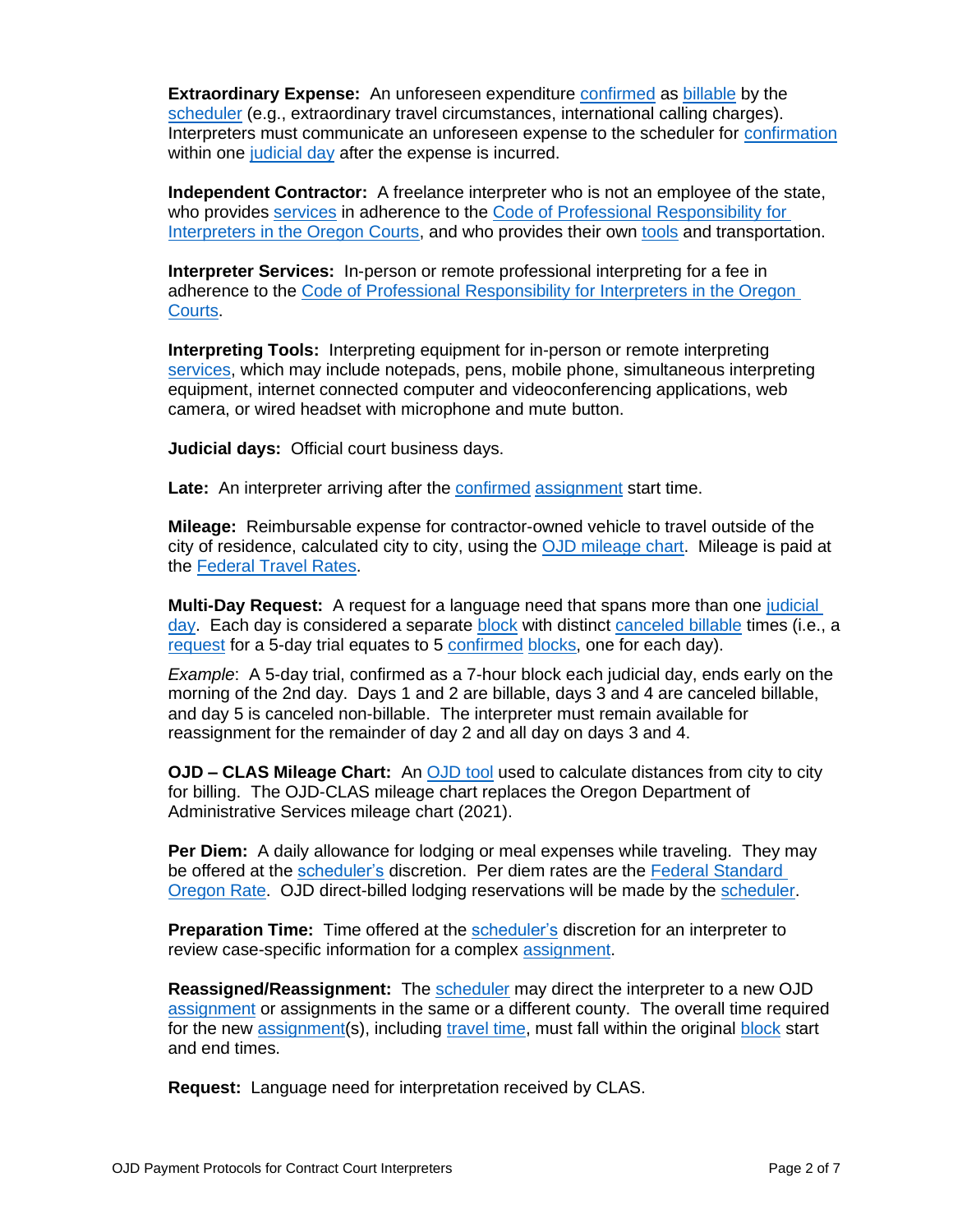<span id="page-2-2"></span>**Returned Assignment:** When a [confirmed](#page-0-5) interpreter informs the [scheduler](#page-2-0) that they are no longer available to fulfill an [assignment](#page-0-1) or [block.](#page-0-0)

<span id="page-2-0"></span>**Scheduler:** OJD Court Language Access Services personnel who provide direction to and confirm [services](#page-1-4) of interpreters. Direction from court personnel, judges, attorneys, court security officers, or others do not constitute [confirmed](#page-0-5) [services](#page-1-4) payable from statewide funds.

<span id="page-2-5"></span>**Timely Notification:** Communication with the scheduler within one [judicial day](#page-1-3) after an incident of [extraordinary expense](#page-1-8) or an [extended block.](#page-0-4)

<span id="page-2-3"></span>**Travel Time Formula** (OJD formula): A standard rate of 1.2 minutes per mile (or 1 hour for every 50 miles traveled), at half of the hourly interpreting rate. Travel time = (*total mileage/50) x (0.5 x hourly interpreting rate)*

<span id="page-2-1"></span>**Travel Time:** Reimbursable expense for the duration of ground travel to and from an OJD [assignment](#page-0-1) location. Ground travel is paid according to the [OJD Travel Time](#page-2-1)  [Formula,](#page-2-1) regardless of actual time traveled. Other forms of travel time are negotiable.

<span id="page-2-4"></span>**Unavailable:** The [confirmed](#page-0-5) interpreter is not in communication with the [scheduler](#page-6-0) by mobile telephone during the **block**, is [late,](#page-1-9) or otherwise not ready to provide interpreting [services](#page-1-4) as described in the confirmation.

## **2. OVERVIEW AND PAYMENT AUTHORITY**

The purpose of these policies is to provide interpreters, courts, and interested persons information about payments for interpreting services at the Oregon Judicial Department (OJD). The [interpreter services](#page-1-4) provided according to these policies are those of an [independent contractor](#page-1-10) who is not an employee of the state. The State Court Administrator assists the Chief Justice in supervising the state courts by setting out the statewide personnel and administrative rules and policies for courts in a unified state court system. The State Court Administrator oversees state-funded court interpreter services and only the State Court Administrator or their designee can authorize exceptions to these policies. The [Office of the State Court Administrator](https://www.courts.oregon.gov/about/Pages/osca.aspx) provides centralized court interpreter scheduling services through scheduling staff in [Court](https://www.courts.oregon.gov/languages/Pages/default.aspx)  [Language Access Services](https://www.courts.oregon.gov/languages/Pages/default.aspx) (CLAS).

OJD provides limited English proficient (LEP) and deaf or hard-of-hearing court users with meaningful language access to court programs and services. Interpreting services are provided for exclusive use in court proceedings and to assist OJD judges and personnel to do the work of the court [\(ORS 45.275\)](https://www.oregonlegislature.gov/bills_laws/ors/ors045.html). Where the statutes are silent or the law provides for others to pay for judicial-related services, the OJD does not have a responsibility to pay for interpreting services. However, for the efficiency of the court process, interpreters may provide brief, [courtesy interpreting](#page-0-9) services for incidental communication.

#### **3. ADHERENCE TO THE CPR**

All interpreters must adhere to the [Code of Professional Responsibility for Interpreters in](https://www.courts.oregon.gov/programs/interpreters/policies/Documents/CodeofProfResponsibility.pdf)  [Oregon Courts](https://www.courts.oregon.gov/programs/interpreters/policies/Documents/CodeofProfResponsibility.pdf) (CPR) while providing interpreting services to OJD.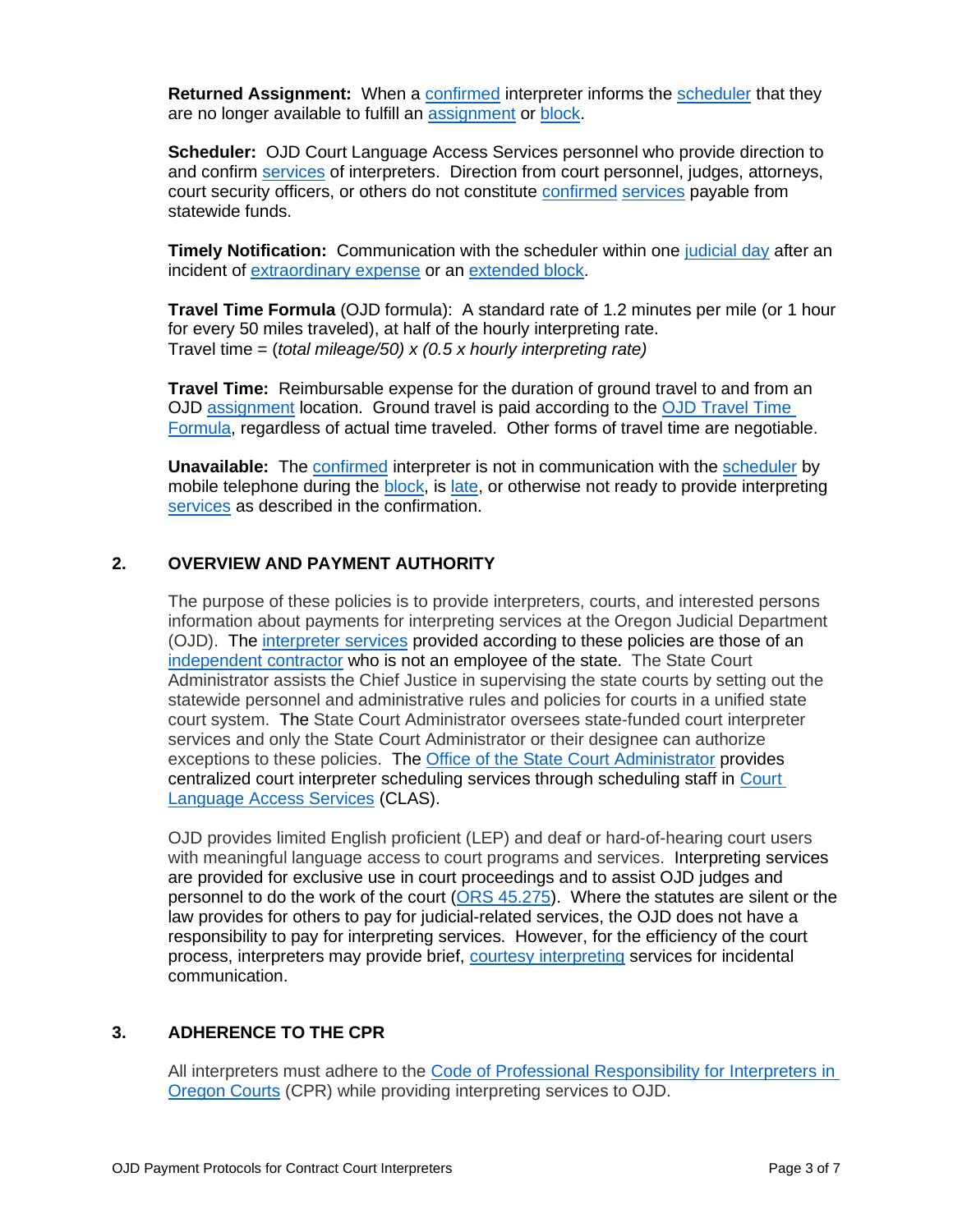## **4. BLOCKS AND RESPONSIBILITIES**

- a. [Assignments](#page-0-1) are offered as blocks of time, which are [confirmed](#page-0-5) at the time of scheduling.
- b. The [confirmed](#page-0-5) [block](#page-0-0) constitutes the guaranteed minimum payment for interpreters who remain [available](#page-0-7) to OJD during the entire block.
- c. During a block, interpreters must have a mobile phone for communication with the scheduler.
- d. [Blocks](#page-0-0) may be two (2) to eight (8) hours in duration, and are scheduled in quarter hour increments (e.g., 6.5 hours, 3.25 hours).
- e. [Preparation time,](#page-1-1) if any, must be approved by the [scheduler](#page-2-0) and included in the [block.](#page-0-0)
- f. [Blocks](#page-0-0) may be [confirmed](#page-0-5) as one or more separate blocks during the same day.
- g. [Blocks](#page-0-0) may be scheduled in more than one OJD judicial district and may include [reassignment](#page-1-0) during the block.
- h. Each day of a [multi-day request](#page-1-2) is a separate [block.](#page-0-0)
- i. Only [schedulers](#page-2-0) may [reassign](#page-1-0) or cancel an interpreter's [block.](#page-0-0)
- j. The court or the [scheduler](#page-2-0) may request an interpreter to [extend](#page-0-4) their [block,](#page-0-0) however, the interpreter is not obligated to do so.
- k. Interpreters must inform the [scheduler](#page-2-0) of court-initiated [extended blocks](#page-0-4) within one [judicial business day](#page-1-3) after the extended block.
- l. After completing the last assignment scheduled during a block, interpreters must contact the [scheduler](#page-2-0) for additional [assignments](#page-0-1) during the time remaining in the [block,](#page-0-0) if any.
- <span id="page-3-0"></span>m. Unpaid lunch [breaks](#page-0-6) during a block are at the court's discretion. Lunch breaks are assumed, but not guaranteed to last 60 minutes or fall between 12:00 p.m. and 1:00 p.m.

If a block is scheduled to begin before the lunch hour and end after the lunch hour:

- i. The total block duration will reflect the reduction of 60 minutes to accommodate the unpaid meal period.
- ii. The interpreter must take their 60-minute meal period during the court ordered break.
- iii. If the interpreter receives a shortened meal break or is required to be available to the court for longer than the confirmed block time, the interpreter must notify the scheduler within one [judicial business day](#page-1-3) after the extended block in order to be paid for the additional interpreting time.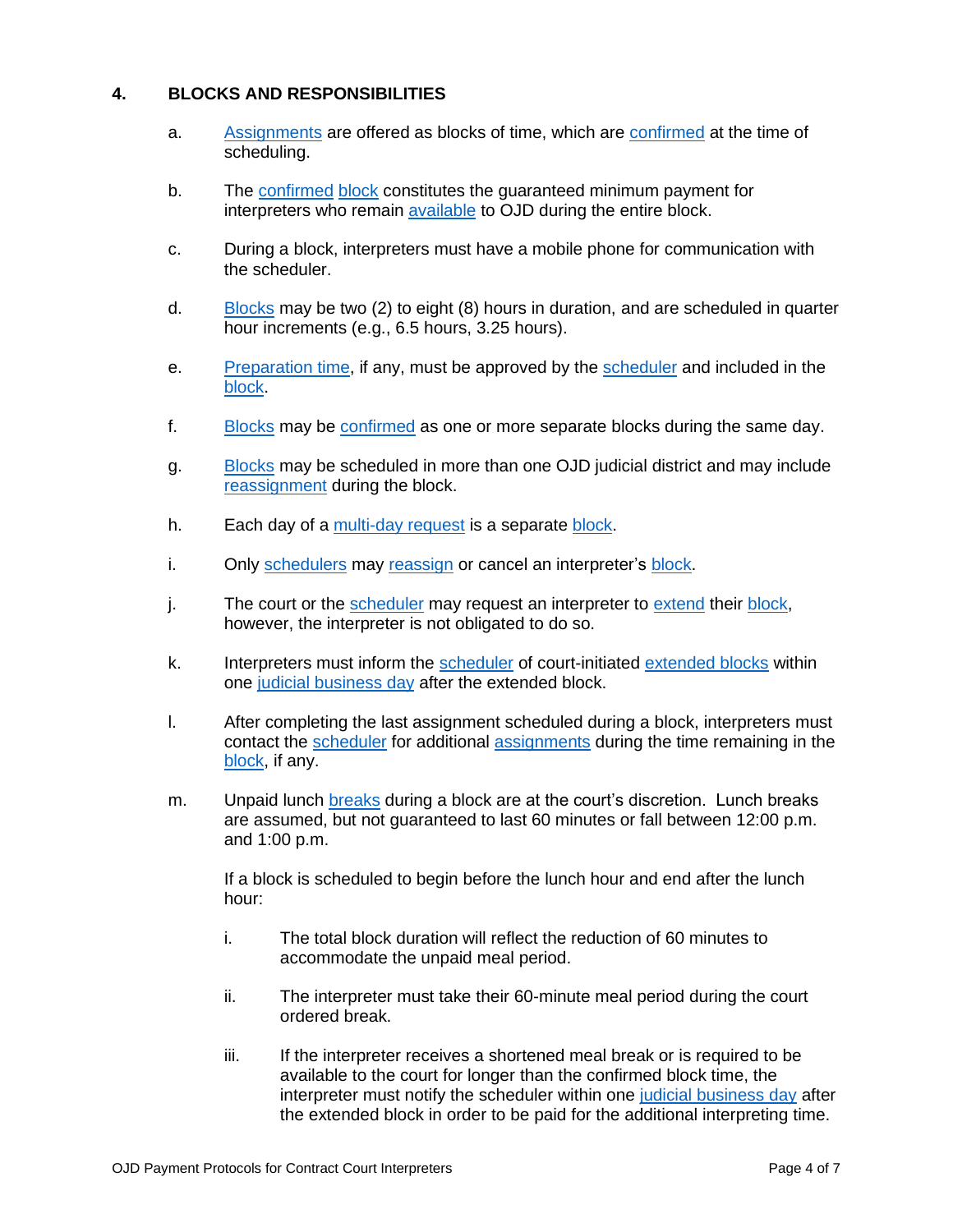## **5. CANCELLATIONS**

- a. [Blocks](#page-0-0) may be canceled by the [scheduler](#page-2-0) at any time.
- b. The time of cancellation determines whether the [assignment](#page-0-1) is [canceled](#page-0-2) billable or canceled [non-billable](#page-0-3) and the interpreter's obligation to remain available or not.
- c. Each day of a [multi-day request](#page-1-2) is a separate [block.](#page-0-0)
- d. Court closures due to inclement weather or an emergency at the assigned block location are [canceled](#page-0-2) billable blocks.
- e. Interpreters may [return assignments](#page-2-2) by notifying the [scheduler](#page-2-0) at the earliest opportunity, and may not send another interpreter in their place.

#### **6. INTERPRETERS' RATES AND EXPENSES**

- a. Hourly interpreting rates:
	- OJD Certified Spoken Language Court Interpreter: \$50/hour
	- OJD Certified ASL Court Interpreter: \$65/hour
	- OJD Registered Court Interpreter: \$37/hour
	- Non-Certified Interpreter (must be conditionally approved): \$30/hour
	- Out-of-state interpreter: negotiable
- b. OJD will not reimburse or pay for any expense not included in the [confirmation.](#page-0-5)
- c. Original receipts must accompany a request for reimbursement of [confirmed](#page-0-5) expenses.
	- i. Scanned copies or vendor supplied electronic copies of original receipts are permitted.
	- ii. Original receipts must show the merchant's name, the expense amount, a detailed description of the purchased service or item, and the date of purchase.
- d. [Extraordinary expenses](#page-1-8) must be reported to and [confirmed](#page-0-5) by the [scheduler](#page-2-0) within one [judicial day](#page-1-3) after the expense was incurred.
- e. Interpreting time for [extended blocks](#page-0-4) is recorded in quarter hours, rounded up to the nearest 15 minutes (.25 hours).
- f. Mileage:
	- i. [Mileage](#page-1-11) reimbursement is billable for travel outside of the interpreter's city of residence, using the OJD – [CLAS Mileage Chart.](#page-1-6)
	- ii. For cities not listed on the OJD [CLAS Mileage Chart,](#page-1-6) Google Maps shortest distance route will be used.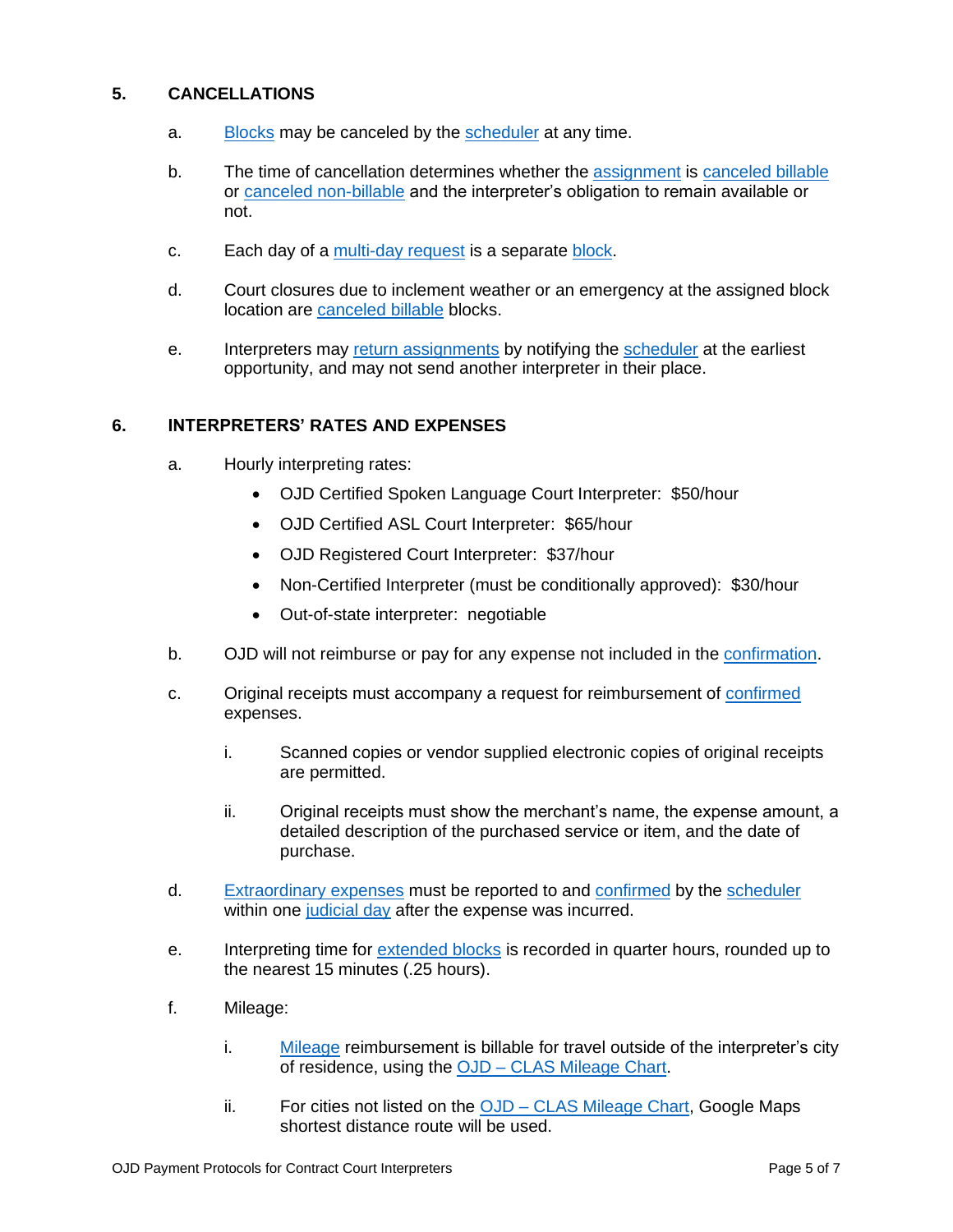- <span id="page-5-0"></span>g. [Travel Time:](#page-2-1)
	- i. [Travel time](#page-2-1) is billed at  $\frac{1}{2}$  of the hourly interpreting rate.
	- ii. [Travel time](#page-2-1) is [billable](#page-0-8) when:
		- Travel to an OJD [assignment](#page-0-1) location occurs before the block begins and is more than 40 miles each way.
		- Travel from an OJD [assignment](#page-0-1) location occurs after the [block](#page-0-0) ends and is over 40 miles each way.
		- Travel to or from an OJD [assignment](#page-0-1) is over 40 miles each way and is during a [block](#page-0-0) of 2 hours or less.
	- iii. [Travel time](#page-2-1) is calculated using the [mileage](#page-1-11) definition and this [OJD](#page-2-3)  [formula:](#page-2-3) Travel time = (*total mileage/50) x (0.5 x hourly interpreting rate)* (i.e., total [mileage](#page-1-11) divided by 50, times ½ of the hourly interpreting rate).
- h. [Per diem](#page-1-12) is [billable](#page-0-8) if [confirmed](#page-0-5) by the [scheduler.](#page-2-0)
- i. Other expense reimbursements are [billable](#page-0-8) if [confirmed](#page-0-5) by the scheduler.

## **7. PAYMENTS**

- a. Interpreters must submit their bill using the OJD [billing statement.](#page-0-10)
- b. Payment for completed [services](#page-1-4) is normally made within 30 days of the date the OJD [billing statement](#page-0-10) is received by CLAS.
- c. 45 days after CLAS receives the OJD [billing statement,](#page-0-10) the interpreter may assess OJD overdue account charges up to a maximum rate of two-thirds of one percent per month (8% APR) on the outstanding balance (per [ORS 293.462\)](https://www.oregonlegislature.gov/bills_laws/ors/ors293.html).
- d. The following are examples, among others, of reasons why an interpreter's payment may be reduced, delayed, or denied:
	- i. Payment reduced
		- The interpreter was [late.](#page-1-9)
		- The interpreter declined [reassignment.](#page-1-0)
		- The interpreter was [unavailable](#page-2-4) during the [block.](#page-0-0)
		- The interpreter began return travel before the [block](#page-0-0) ended, except as noted for two hour [blocks](#page-0-0) in [section 6.g.ii.](#page-5-0)
		- The interpreter provided [services](#page-1-4) to another client during an OJD [block.](#page-0-0)